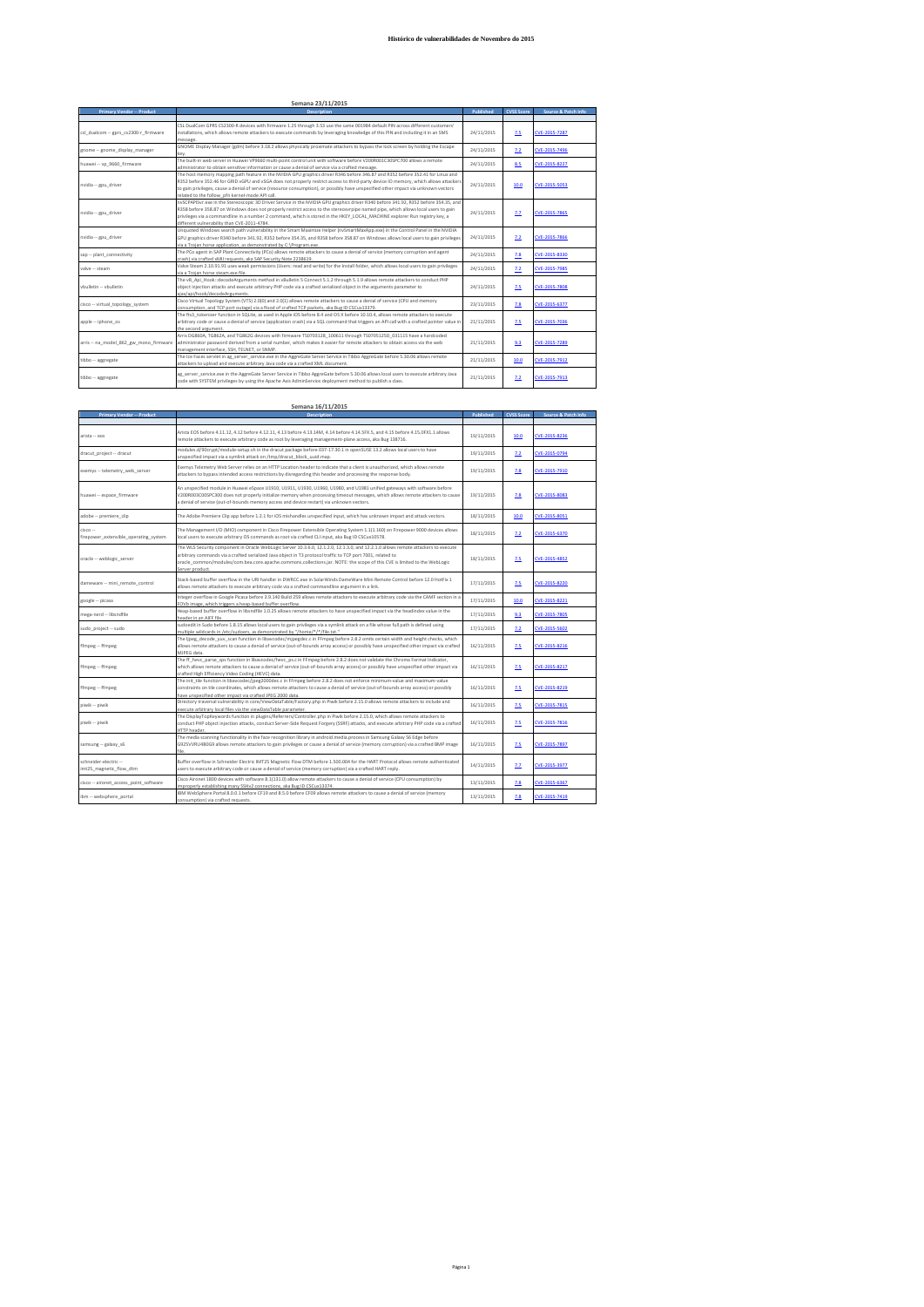|                                                                          | <u>Semana 09/11/2015</u>                                                                                                                                                                                                                                                                                                                                                                                                                                                                                                                                                                                                                                                                                                                                                                                                                                                                                                                                                                                                                                                                                              |                          |            |                                |
|--------------------------------------------------------------------------|-----------------------------------------------------------------------------------------------------------------------------------------------------------------------------------------------------------------------------------------------------------------------------------------------------------------------------------------------------------------------------------------------------------------------------------------------------------------------------------------------------------------------------------------------------------------------------------------------------------------------------------------------------------------------------------------------------------------------------------------------------------------------------------------------------------------------------------------------------------------------------------------------------------------------------------------------------------------------------------------------------------------------------------------------------------------------------------------------------------------------|--------------------------|------------|--------------------------------|
| libpng -- libpng                                                         | Multiple buffer overflows in the (1) png_set_PLTE and (2) png_get_PLTE functions in libpng before 1.0.64, 1.1.x and 1.2.x before<br>1.2.54, 1.3.x and 1.4.x before 1.4.17, 1.5.x before 1.5.24, and 1.6.x before 1.6.19 allow remote attackers to cause a denial of service<br>(application crash) or possibly have unspecified other impact via a small bit-depth value in an IHDR (aka image header) chunk in a PNG                                                                                                                                                                                                                                                                                                                                                                                                                                                                                                                                                                                                                                                                                                 | 12/11/2015               | 2.5        | CVE-2015-8126                  |
| microsoft -- internet_explorer                                           | Use-after-free vulnerability in the CElement object implementation in Microsoft Internet Explorer 11 allows remote attackers to<br>execute arbitrary code or cause a denial of service (memory corruption) via crafted JavaScript that improperly interacts with use of the<br>Cascading Style Sheets (CSS) empty-cells property for a TABLE element, aka "Internet Explorer Memory Corruption Vulnerability."                                                                                                                                                                                                                                                                                                                                                                                                                                                                                                                                                                                                                                                                                                        | 12/11/2015               | 9.3        | CVE-2015-6045                  |
| mit -- kerberos                                                          | The iakerb_gss_export_sec_context function in lib/gssapi/krb5/iakerb.c in MIT Kerberos 5 (aka krb5) 1.14 pre-release 2015-09-14<br>improperly accesses a certain pointer, which allows remote authenticated users to cause a denial of service (memory corruption) or<br>possibly have unspecified other impact by interacting with an application that calls the gss_export_sec_context function. NOTE: this<br>vulnerability exists because of an incorrect fix for CVE-2015-2696.                                                                                                                                                                                                                                                                                                                                                                                                                                                                                                                                                                                                                                  | 12/11/2015               | 8.5        | CVE-2015-2698                  |
| unitronics -- visilogic_oplc_ide                                         | Unitronics VisiLogic OPLC IDE before 9.8.02 allows remote attackers to execute unspecified code via unknown vectors.                                                                                                                                                                                                                                                                                                                                                                                                                                                                                                                                                                                                                                                                                                                                                                                                                                                                                                                                                                                                  | 12/11/2015               | 7.5        | CVE-2015-7905                  |
| adobe -- air                                                             | Use-after-free vulnerability in Adobe Flash Player before 18.0.0.261 and 19.x before 19.0.0.245 on Windows and OS X and before<br>11.2.202.548 on Linux, Adobe AIR before 19.0.0.241, Adobe AIR SDK before 19.0.0.241, and Adobe AIR SDK & Compiler before<br>19.0.0.241 allows attackers to execute arbitrary code via crafted DefineFunction atoms, a different vulnerability than CVE-2015-7652,<br>CVE-2015-7653, CVE-2015-7654, CVE-2015-7655, CVE-2015-7656, CVE-2015-7657, CVE-2015-7658, CVE-2015-7660, CVE-2015-7661,<br>CVE-2015-7663, CVE-2015-8042, CVE-2015-8043, CVE-2015-8044, and CVE-2015-8046.                                                                                                                                                                                                                                                                                                                                                                                                                                                                                                      | 11/11/2015               | 9.3        | CVE-2015-7651                  |
| adobe -- air                                                             | Use-after-free vulnerability in Adobe Flash Player before 18.0.0.261 and 19.x before 19.0.0.245 on Windows and OS X and before<br>11.2.202.548 on Linux, Adobe AIR before 19.0.0.241, Adobe AIR SDK before 19.0.0.241, and Adobe AIR SDK & Compiler before<br>19.0.0.241 allows attackers to execute arbitrary code via a crafted gridFitType property value, a different vulnerability than CVE-2015-<br>7651, CVE-2015-7653, CVE-2015-7654, CVE-2015-7655, CVE-2015-7656, CVE-2015-7657, CVE-2015-7658, CVE-2015-7660, CVE-2015-<br>7661, CVE-2015-7663, CVE-2015-8042, CVE-2015-8043, CVE-2015-8044, and CVE-2015-8046.                                                                                                                                                                                                                                                                                                                                                                                                                                                                                            | 11/11/2015               | 9.3        | CVE-2015-7652                  |
| adobe -- air                                                             | Use-after-free vulnerability in Adobe Flash Player before 18.0.0.261 and 19.x before 19.0.0.245 on Windows and OS X and before<br>11.2.202.548 on Linux, Adobe AIR before 19.0.0.241, Adobe AIR SDK before 19.0.0.241, and Adobe AIR SDK & Compiler before<br>19.0.0.241 allows attackers to execute arbitrary code via crafted globalToLocal arguments, a different vulnerability than CVE-2015-<br>7651, CVE-2015-7652, CVE-2015-7654, CVE-2015-7655, CVE-2015-7656, CVE-2015-7657, CVE-2015-7658, CVE-2015-7660, CVE-2015-<br>7661, CVE-2015-7663, CVE-2015-8042, CVE-2015-8043, CVE-2015-8044, and CVE-2015-8046.                                                                                                                                                                                                                                                                                                                                                                                                                                                                                                 | 11/11/2015               | 9.3        | CVE-2015-7653                  |
| adobe -- air                                                             | Use-after-free vulnerability in Adobe Flash Player before 18.0.0.261 and 19.x before 19.0.0.245 on Windows and OS X and before<br>11.2.202.548 on Linux, Adobe AIR before 19.0.0.241, Adobe AIR SDK before 19.0.0.241, and Adobe AIR SDK & Compiler before<br>19.0.0.241 allows attackers to execute arbitrary code via crafted attachSound arguments, a different vulnerability than CVE-2015-<br>7651, CVE-2015-7652, CVE-2015-7653, CVE-2015-7655, CVE-2015-7656, CVE-2015-7657, CVE-2015-7658, CVE-2015-7660, CVE-2015-<br>7661, CVE-2015-7663, CVE-2015-8042, CVE-2015-8043, CVE-2015-8044, and CVE-2015-8046.                                                                                                                                                                                                                                                                                                                                                                                                                                                                                                   | 11/11/2015               | 9.3        | CVE-2015-7654                  |
| adobe -- air                                                             | Use-after-free vulnerability in Adobe Flash Player before 18.0.0.261 and 19.x before 19.0.0.245 on Windows and OS X and before<br>11.2.202.548 on Linux, Adobe AIR before 19.0.0.241, Adobe AIR SDK before 19.0.0.241, and Adobe AIR SDK & Compiler before<br>19.0.0.241 allows attackers to execute arbitrary code via crafted actionExtends arguments, a different vulnerability than CVE-2015-<br>7651, CVE-2015-7652, CVE-2015-7653, CVE-2015-7654, CVE-2015-7656, CVE-2015-7657, CVE-2015-7658, CVE-2015-7660, CVE-2015-<br>7661. CVE-2015-7663. CVE-2015-8042. CVE-2015-8043. CVE-2015-8044. and CVE-2015-8046.                                                                                                                                                                                                                                                                                                                                                                                                                                                                                                 | 11/11/2015               | 9.3        | CVE-2015-7655                  |
| adobe -- air                                                             | Use-after-free vulnerability in Adobe Flash Player before 18.0.0.261 and 19.x before 19.0.0.245 on Windows and OS X and before<br>11.2.202.548 on Linux, Adobe AIR before 19.0.0.241, Adobe AIR SDK before 19.0.0.241, and Adobe AIR SDK & Compiler before<br>19.0.0.241 allows attackers to execute arbitrary code via crafted actionImplementsOp arguments, a different vulnerability than CVE-<br>2015-7651, CVE-2015-7652, CVE-2015-7653, CVE-2015-7654, CVE-2015-7655, CVE-2015-7657, CVE-2015-7658, CVE-2015-7660, CVE-<br>2015-7661, CVE-2015-7663, CVE-2015-8042, CVE-2015-8043, CVE-2015-8044, and CVE-2015-8046.                                                                                                                                                                                                                                                                                                                                                                                                                                                                                            | 11/11/2015               | 9.3        | CVE-2015-7656                  |
| adobe -- air                                                             | Use-after-free vulnerability in Adobe Flash Player before 18.0.0.261 and 19.x before 19.0.0.245 on Windows and OS X and before<br>11.2.202.548 on Linux, Adobe AIR before 19.0.0.241, Adobe AIR SDK before 19.0.0.241, and Adobe AIR SDK & Compiler before<br>19.0.0.241 allows attackers to execute arbitrary code via crafted actionCallMethod arguments, a different vulnerability than CVE-2015-<br>7651, CVE-2015-7652, CVE-2015-7653, CVE-2015-7654, CVE-2015-7655, CVE-2015-7656, CVE-2015-7658, CVE-2015-7660, CVE-2015-<br>7661, CVE-2015-7663, CVE-2015-8042, CVE-2015-8043, CVE-2015-8044, and CVE-2015-8046.                                                                                                                                                                                                                                                                                                                                                                                                                                                                                              | 11/11/2015               | 9.3        | CVE-2015-7657                  |
| adobe -- air                                                             | Use-after-free vulnerability in Adobe Flash Player before 18.0.0.261 and 19.x before 19.0.0.245 on Windows and OS X and before<br>11.2.202.548 on Linux, Adobe AIR before 19.0.0.241, Adobe AIR SDK before 19.0.0.241, and Adobe AIR SDK & Compiler before<br>19.0.0.241 allows attackers to execute arbitrary code via crafted actionInstanceOf arguments, a different vulnerability than CVE-2015-<br>7651, CVE-2015-7652, CVE-2015-7653, CVE-2015-7654, CVE-2015-7655, CVE-2015-7656, CVE-2015-7657, CVE-2015-7660, CVE-2015-<br>7661, CVE-2015-7663, CVE-2015-8042, CVE-2015-8043, CVE-2015-8044, and CVE-2015-8046.                                                                                                                                                                                                                                                                                                                                                                                                                                                                                              | 11/11/2015               | 9.3        | CVE-2015-7658                  |
| adobe -- air                                                             | Adobe Flash Player before 18.0.0.261 and 19.x before 19.0.0.245 on Windows and OS X and before 11.2.202.548 on Linux, Adobe AIR<br>before 19.0.0.241, Adobe AIR SDK before 19.0.0.241, and Adobe AIR SDK & Compiler before 19.0.0.241 allow attackers to execute<br>arbitrary code by leveraging an unspecified "type confusion" in the NetConnection object implementation.                                                                                                                                                                                                                                                                                                                                                                                                                                                                                                                                                                                                                                                                                                                                          | 11/11/2015               | 9.3        | CVE-2015-7659                  |
| adobe -- air                                                             | Use-after-free vulnerability in Adobe Flash Player before 18.0.0.261 and 19.x before 19.0.0.245 on Windows and OS X and before<br>11.2.202.548 on Linux, Adobe AIR before 19.0.0.241, Adobe AIR SDK before 19.0.0.241, and Adobe AIR SDK & Compiler before<br>19.0.0.241 allows attackers to execute arbitrary code via crafted setMask arguments, a different vulnerability than CVE-2015-7651,<br>CVE-2015-7652, CVE-2015-7653, CVE-2015-7654, CVE-2015-7655, CVE-2015-7656, CVE-2015-7657, CVE-2015-7658, CVE-2015-7661,<br>CVE-2015-7663, CVE-2015-8042, CVE-2015-8043, CVE-2015-8044, and CVE-2015-8046.                                                                                                                                                                                                                                                                                                                                                                                                                                                                                                         | 11/11/2015               | 9.3        | CVE-2015-7660                  |
| adobe -- air                                                             | Use-after-free vulnerability in Adobe Flash Player before 18.0.0.261 and 19.x before 19.0.0.245 on Windows and OS X and before<br>11.2.202.548 on Linux, Adobe AIR before 19.0.0.241, Adobe AIR SDK before 19.0.0.241, and Adobe AIR SDK & Compiler before<br>19.0.0.241 allows attackers to execute arbitrary code via a crafted getBounds call, a different vulnerability than CVE-2015-7651, CVE-<br>2015-7652, CVE-2015-7653, CVE-2015-7654, CVE-2015-7655, CVE-2015-7656, CVE-2015-7657, CVE-2015-7658, CVE-2015-7660, CVE-<br>2015-7663, CVE-2015-8042, CVE-2015-8043, CVE-2015-8044, and CVE-2015-8046.                                                                                                                                                                                                                                                                                                                                                                                                                                                                                                        | 11/11/2015               | 9.3        | CVE-2015-7661                  |
| adobe -- air                                                             | Adobe Flash Player before 18.0.0.261 and 19.x before 19.0.0.245 on Windows and OS X and before 11.2.202.548 on Linux, Adobe AIR<br>before 19.0.0.241, Adobe AIR SDK before 19.0.0.241, and Adobe AIR SDK & Compiler before 19.0.0.241 allow remote attackers to<br>and write to files via unspecified                                                                                                                                                                                                                                                                                                                                                                                                                                                                                                                                                                                                                                                                                                                                                                                                                 | 11/11/2015               | 7.8        | CVE-2015-7662                  |
| adobe -- air                                                             | Use-after-free vulnerability in Adobe Flash Player before 18.0.0.261 and 19.x before 19.0.0.245 on Windows and OS X and before<br>11.2.202.548 on Linux, Adobe AIR before 19.0.0.241, Adobe AIR SDK before 19.0.0.241, and Adobe AIR SDK & Compiler before<br>19.0.0.241 allows attackers to execute arbitrary code via unspecified vectors, a different vulnerability than CVE-2015-7651, CVE-2015-<br>7652, CVE-2015-7653, CVE-2015-7654, CVE-2015-7655, CVE-2015-7656, CVE-2015-7657, CVE-2015-7658, CVE-2015-7660, CVE-2015-<br>7661, CVE-2015-8042, CVE-2015-8043, CVE-2015-8044, and CVE-2015-8046.                                                                                                                                                                                                                                                                                                                                                                                                                                                                                                             | 11/11/2015               | 10.0       | CVE-2015-7663                  |
| adobe -- air                                                             | Use-after-free vulnerability in Adobe Flash Player before 18.0.0.261 and 19.x before 19.0.0.245 on Windows and OS X and before<br>11.2.202.548 on Linux, Adobe AIR before 19.0.0.241, Adobe AIR SDK before 19.0.0.241, and Adobe AIR SDK & Compiler before<br>19.0.0.241 allows attackers to execute arbitrary code via a crafted loadSound call, a different vulnerability than CVE-2015-7651, CVE-<br>2015-7652, CVE-2015-7653, CVE-2015-7654, CVE-2015-7655, CVE-2015-7656, CVE-2015-7657, CVE-2015-7658, CVE-2015-7660, CVE-<br>2015-7661, CVE-2015-7663, CVE-2015-8043, CVE-2015-8044, and CVE-2015-8046.                                                                                                                                                                                                                                                                                                                                                                                                                                                                                                        | 11/11/2015               | 9.3        | CVE-2015-8042                  |
| adobe -- air                                                             | Use-after-free vulnerability in Adobe Flash Player before 18.0.0.261 and 19.x before 19.0.0.245 on Windows and OS X and before<br>11.2.202.548 on Linux, Adobe AIR before 19.0.0.241, Adobe AIR SDK before 19.0.0.241, and Adobe AIR SDK & Compiler before<br>19.0.0.241 allows attackers to execute arbitrary code via unspecified vectors, a different vulnerability than CVE-2015-7651, CVE-2015<br>7652, CVE-2015-7653, CVE-2015-7654, CVE-2015-7655, CVE-2015-7656, CVE-2015-7657, CVE-2015-7658, CVE-2015-7660, CVE-2015-<br>7661. CVE-2015-7663. CVE-2015-8042. CVE-2015-8044. and CVE-2015-8046.                                                                                                                                                                                                                                                                                                                                                                                                                                                                                                              | 11/11/2015               | 10.0       |                                |
| adobe -- air                                                             | Use-after-free vulnerability in Adobe Flash Player before 18.0.0.261 and 19.x before 19.0.0.245 on Windows and OS X and before<br>11.2.202.548 on Linux, Adobe AIR before 19.0.0.241, Adobe AIR SDK before 19.0.0.241, and Adobe AIR SDK & Compiler before<br>19.0.0.241 allows attackers to execute arbitrary code via unspecified vectors, a different vulnerability than CVE-2015-7651, CVE-2015-<br>7652, CVE-2015-7653, CVE-2015-7654, CVE-2015-7655, CVE-2015-7656, CVE-2015-7657, CVE-2015-7658, CVE-2015-7660, CVE-2015-<br>7661. CVE-2015-7663. CVE-2015-8042. CVE-2015-8043. and CVE-2015-8046.                                                                                                                                                                                                                                                                                                                                                                                                                                                                                                             | 11/11/2015               | 10.0       | CVE-2015-8044                  |
| adobe -- air                                                             | Use-after-free vulnerability in Adobe Flash Player before 18.0.0.261 and 19.x before 19.0.0.245 on Windows and OS X and before<br>11.2.202.548 on Linux, Adobe AIR before 19.0.0.241, Adobe AIR SDK before 19.0.0.241, and Adobe AIR SDK & Compiler before<br>19.0.0.241 allows attackers to execute arbitrary code via unspecified vectors, a different vulnerability than CVE-2015-7651, CVE-2015-<br>7652, CVE-2015-7653, CVE-2015-7654, CVE-2015-7655, CVE-2015-7656, CVE-2015-7657, CVE-2015-7658, CVE-2015-7660, CVE-2015-<br>7661, CVE-2015-7663, CVE-2015-8042, CVE-2015-8043, and CVE-2015-8044.                                                                                                                                                                                                                                                                                                                                                                                                                                                                                                             | 11/11/2015               | 10.0       | CVE-2015-8046                  |
| google -- chrome                                                         | The PDF viewer in Google Chrome before 46.0.2490.86 does not properly restrict scripting messages and API exposure, which allows<br>remote attackers to bypass the Same Origin Policy via an unintended embedder or unintended plugin loading, related to pdf.js and<br>Race condition in the administration-panel web service in IBM System Networking Switch Center (SNSC) before 7.3.1.5 and Lenovo                                                                                                                                                                                                                                                                                                                                                                                                                                                                                                                                                                                                                                                                                                                | 11/11/2015               | 2.5        | CVE-2015-1302                  |
| ibm -- system networking switch center                                   | Switch Center before 8.1.2.0 allows remote attackers to obtain privileged-account access, and consequently provide FileReader.jsp<br>input containing directory traversal sequences to read arbitrary text files, via a request to port 40080 or 40443.<br>The administration-panel web service in IBM System Networking Switch Center (SNSC) before 7.3.1.5 and Lenovo Switch Center                                                                                                                                                                                                                                                                                                                                                                                                                                                                                                                                                                                                                                                                                                                                 | 11/11/2015               | 2.1        | CVE-2015-7817                  |
| ibm -- system_networking_switch_center                                   | before 8.1.2.0 allows local users to execute arbitrary JSP code with SYSTEM privileges by using the Apache Axis AdminService<br>deployment method to install a .jsp file<br>Race condition in the administration-panel web service in IBM System Networking Switch Center (SNSC) before 7.3.1.5 and Lenovo                                                                                                                                                                                                                                                                                                                                                                                                                                                                                                                                                                                                                                                                                                                                                                                                            | 11/11/2015               | 7.2        | CVE-2015-7818                  |
| ibm -- system networking switch center<br>microsoft -- internet explorer | Switch Center before 8.1.2.0 allows remote attackers to obtain privileged-account access, and consequently provide ZipDownload.jsp<br>input containing directory traversal sequences to read arbitrary files, via a request to port 40080 or 40443.<br>Microsoft Internet Explorer 9 allows remote attackers to execute arbitrary code or cause a denial of service (memory corruption) via a                                                                                                                                                                                                                                                                                                                                                                                                                                                                                                                                                                                                                                                                                                                         | 11/11/2015<br>11/11/2015 | 7.1<br>9.3 | CVE-2015-7820<br>CVE-2015-2427 |
|                                                                          | rafted web site, aka "Internet Explorer Memory Corruption Vulnerability<br>Microsoft Windows Vista SP2, Windows Server 2008 SP2 and R2 SP1, Windows 7 SP1, Windows 8, Windows 8.1, Windows Server 2012                                                                                                                                                                                                                                                                                                                                                                                                                                                                                                                                                                                                                                                                                                                                                                                                                                                                                                                |                          |            |                                |
| microsoft -- windows 10                                                  | Gold and R2, Windows RT Gold and 8.1, and Windows 10 Gold and 1511 allow local users to gain privileges via a crafted application<br>that triggers a Winsock call referencing an invalid address, aka "Winsock Elevation of Privilege Vulnerability."                                                                                                                                                                                                                                                                                                                                                                                                                                                                                                                                                                                                                                                                                                                                                                                                                                                                 | 11/11/2015               | 7.2        | CVE-2015-2478                  |
| microsoft -- access                                                      | Microsoft Access 2007 SP3, Excel 2007 SP3, InfoPath 2007 SP3, OneNote 2007 SP3, PowerPoint 2007 SP3, Project 2007 SP3, Publisher<br>2007 SP3, Visio 2007 SP3, Word 2007 SP3, Office 2007 IME (Japanese) SP3, Access 2010 SP2, Excel 2010 SP2, InfoPath 2010 SP2,<br>OneNote 2010 SP2, PowerPoint 2010 SP2, Project 2010 SP2, Publisher 2010 SP2, Visio 2010 SP2, Word 2010 SP2, Pinyin IME 2010,<br>Access 2013 SP1, Excel 2013 SP1, InfoPath 2013 SP1, OneNote 2013 SP1, PowerPoint 2013 SP1, Project 2013 SP1, Publisher 2013 SP1,<br>Visio 2013 SP1, Word 2013 SP1, Excel 2013 RT SP1, OneNote 2013 RT SP1, PowerPoint 2013 RT SP1, Word 2013 RT SP1, Access 2016,<br>Excel 2016, OneNote 2016, PowerPoint 2016, Project 2016, Publisher 2016, Visio 2016, Word 2016, Skype for Business 2016, and Lync<br>2013 SP1 allow remote attackers to bypass a sandbox protection mechanism and gain privileges via a crafted web site that is accessed<br>with Internet Explorer, as demonstrated by a transition from Low Integrity to Medium Integrity, aka "Microsoft Office Elevation of<br>Privilege Vulnerability." | 11/11/2015               | 9.3        | CVE-2015-2503                  |
| microsoft -- excel                                                       | Microsoft Excel 2007 SP3, Excel 2010 SP2, Excel 2013 SP1, Excel 2013 RT SP1, Excel 2016, Excel for Mac 2011, Excel 2016 for Mac,<br>Office Compatibility Pack SP3, Excel Viewer, and Excel Services on SharePoint Server 2007 SP3, 2010 SP2, and 2013 SP1 allow remote<br>attackers to execute arbitrary code via a crafted Office document, aka "Microsoft Office Memory Corruption Vulnerability."<br>Microsoft Internet Explorer 10 and 11 and Microsoft Edge allow remote attackers to execute arbitrary code or cause a denial of service                                                                                                                                                                                                                                                                                                                                                                                                                                                                                                                                                                        | 11/11/2015               | 9.3        | CVE-2015-6038                  |
| microsoft -- edge                                                        | memory corruption) via a crafted web site, aka "Microsoft Browser Memory Corruption Vulnerability," a different vulnerability than<br>CVE-2015-6084 and CVE-2015-6085.<br>Microsoft Internet Explorer 9 through 11 allows remote attackers to execute arbitrary code or cause a denial of service (memory                                                                                                                                                                                                                                                                                                                                                                                                                                                                                                                                                                                                                                                                                                                                                                                                             | 11/11/2015               | 9.3        | VE-2015-6064                   |
| microsoft -- internet_explorer                                           | corruption) via a crafted web site, aka "Internet Explorer Memory Corruption Vulnerability," a different vulnerability than CVE-2015-<br>6078<br>Microsoft Internet Explorer 7 through 11 allows remote attackers to execute arbitrary code or cause a denial of service (memory                                                                                                                                                                                                                                                                                                                                                                                                                                                                                                                                                                                                                                                                                                                                                                                                                                      | 11/11/2015               | 9.3        | CVE-2015-6065                  |
| microsoft -- internet_explorer                                           | corruption) via a crafted web site, aka "Internet Explorer Memory Corruption Vulnerability," a different vulnerability than CVE-2015-<br>5070, CVE-2015-6071, CVE-2015-6074, CVE-2015-6076, and CVE-2015-6087                                                                                                                                                                                                                                                                                                                                                                                                                                                                                                                                                                                                                                                                                                                                                                                                                                                                                                         | 11/11/2015               | 9.3        | VE-2015-6066                   |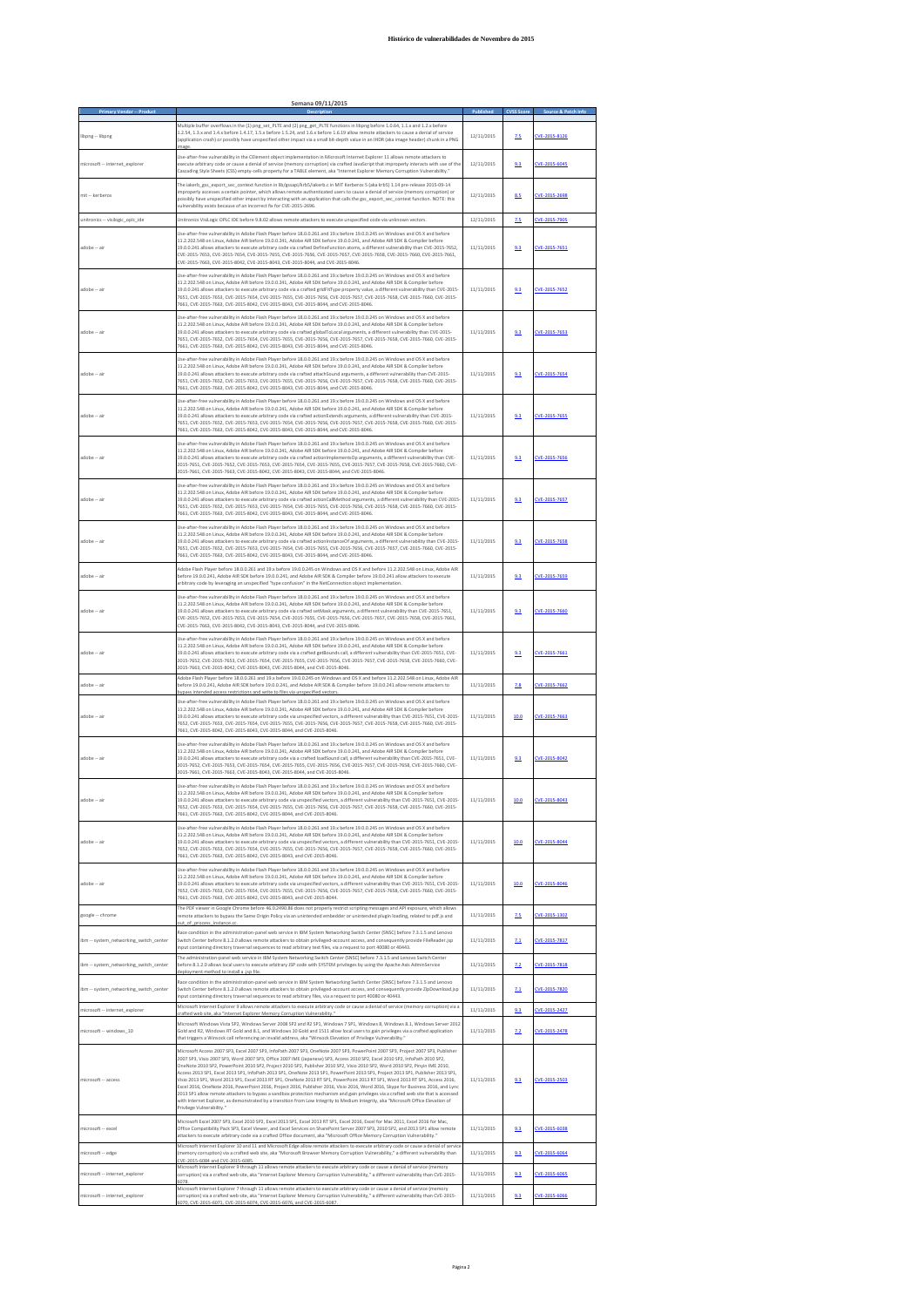|                                                                    | Microsoft Internet Explorer 11 allows remote attackers to execute arbitrary code or cause a denial of service (memory corruption) via                                                                                                                                                                                                                                                                                                                                                                                                                |                          |            |                                |
|--------------------------------------------------------------------|------------------------------------------------------------------------------------------------------------------------------------------------------------------------------------------------------------------------------------------------------------------------------------------------------------------------------------------------------------------------------------------------------------------------------------------------------------------------------------------------------------------------------------------------------|--------------------------|------------|--------------------------------|
| microsoft -- internet explorer                                     | a crafted web site, aka "Internet Explorer Memory Corruption Vulnerability," a different vulnerability than CVE-2015-6072, CVE-2015-<br>6073. CVE-2015-6075. CVE-2015-6077. CVE-2015-6079. CVE-2015-6080. and CVE-2015-6082.<br>Microsoft Internet Explorer 8 through 11 allows remote attackers to execute arbitrary code or cause a denial of service (memory                                                                                                                                                                                      | 11/11/2015               | 9.3        | CVE-2015-6068                  |
| microsoft -- internet explorer                                     | corruption) via a crafted web site, aka "Internet Explorer Memory Corruption Vulnerability," a different vulnerability than CVE-2015-<br>6081                                                                                                                                                                                                                                                                                                                                                                                                        | 11/11/2015               | 9.3        | CVE-2015-6069                  |
| microsoft -- internet explorer                                     | Microsoft Internet Explorer 7 through 11 allows remote attackers to execute arbitrary code or cause a denial of service (memory<br>corruption) via a crafted web site, aka "Internet Explorer Memory Corruption Vulnerability," a different vulnerability than CVE-2015-<br>5066, CVE-2015-6071, CVE-2015-6074, CVE-2015-6076, and CVE-2015-6087                                                                                                                                                                                                     | 11/11/2015               | 9.3        | CVE-2015-6070                  |
| microsoft -- internet explorer                                     | Microsoft Internet Explorer 7 through 11 allows remote attackers to execute arbitrary code or cause a denial of service (memory<br>corruption) via a crafted web site, aka "Internet Explorer Memory Corruption Vulnerability," a different vulnerability than CVE-2015-<br>6066. CVE-2015-6070. CVE-2015-6074. CVE-2015-6076. and CVE-2015-6087.                                                                                                                                                                                                    | 11/11/2015               | 9.3        | CVE-2015-6071                  |
| microsoft -- internet explorer                                     | Microsoft Internet Explorer 11 allows remote attackers to execute arbitrary code or cause a denial of service (memory corruption) via<br>a crafted web site, aka "Internet Explorer Memory Corruption Vulnerability," a different vulnerability than CVE-2015-6068, CVE-2015-<br>6073. CVE-2015-6075. CVE-2015-6077. CVE-2015-6079. CVE-2015-6080. and CVE-2015-6082.                                                                                                                                                                                | 11/11/2015               | 9.3        | CVE-2015-6072                  |
| microsoft -- edge                                                  | Microsoft Internet Explorer 11 and Microsoft Edge allow remote attackers to execute arbitrary code or cause a denial of service<br>(memory corruption) via a crafted web site, aka "Microsoft Browser Memory Corruption Vulnerability " a different vulnerability than<br>CVE-2015-6068. CVE-2015-6072. CVE-2015-6075. CVE-2015-6077. CVE-2015-6079. CVE-2015-6080. and CVE-2015-6082.                                                                                                                                                               | 11/11/2015               | 9.3        | CVE-2015-6073                  |
| microsoft -- internet explorer                                     | Vicrosoft Internet Explorer 7 through 11 allows remote attackers to execute arbitrary code or cause a denial of service (memory<br>corruption) via a crafted web site, aka "Internet Explorer Memory Corruption Vulnerability," a different vulnerability than CVE-2015-<br>6066, CVE-2015-6070, CVE-2015-6071, CVE-2015-6076, and CVE-2015-6087                                                                                                                                                                                                     | 11/11/2015               | 9.3        | CVE-2015-6074                  |
| microsoft -- internet explorer                                     | Microsoft Internet Explorer 11 allows remote attackers to execute arbitrary code or cause a denial of service (memory corruption) via<br>a crafted web site, aka "Internet Explorer Memory Corruption Vulnerability," a different vulnerability than CVE-2015-6068, CVE-2015-<br>6072, CVE-2015-6073, CVE-2015-6077, CVE-2015-6079, CVE-2015-6080, and CVE-2015-6082.                                                                                                                                                                                | 11/11/2015               | 9.3        | CVE-2015-6075                  |
| microsoft -- internet explorer                                     | Microsoft Internet Explorer 7 through 11 allows remote attackers to execute arbitrary code or cause a denial of service (memory<br>corruption) via a crafted web site, aka "Internet Explorer Memory Corruption Vulnerability," a different vulnerability than CVE-2015-<br>CVE-2015-6070, CVE-2015-6071, CVE-2015-6074, and CVE-2015-6087                                                                                                                                                                                                           | 11/11/2015               | 9.3        | CVE-2015-6076                  |
| microsoft -- internet_explorer                                     | Microsoft Internet Explorer 11 allows remote attackers to execute arbitrary code or cause a denial of service (memory corruption) via<br>a crafted web site, aka "Internet Explorer Memory Corruption Vulnerability," a different vulnerability than CVE-2015-6068, CVE-2015-<br>6072, CVE-2015-6073, CVE-2015-6075, CVE-2015-6079, CVE-2015-6080, and CVE-2015-6082.                                                                                                                                                                                | 11/11/2015               | 9.3        | CVE-2015-6077                  |
| microsoft -- edge                                                  | Microsoft Internet Explorer 9 through 11 and Microsoft Edge allow remote attackers to execute arbitrary code or cause a denial of<br>service (memory corruption) via a crafted web site, aka "Microsoft Browser Memory Corruption Vulnerability," a different<br>rulnerability than CVE-2015-6065                                                                                                                                                                                                                                                    | 11/11/2015               | 9.3        | CVE-2015-6078                  |
| microsoft -- internet_explorer                                     | Microsoft Internet Explorer 11 allows remote attackers to execute arbitrary code or cause a denial of service (memory corruption) via<br>a crafted web site, aka "Internet Explorer Memory Corruption Vulnerability," a different vulnerability than CVE-2015-6068, CVE-2015-<br>6072, CVE-2015-6073, CVE-2015-6075, CVE-2015-6077, CVE-2015-6080, and CVE-2015-6082.                                                                                                                                                                                | 11/11/2015               | 9.3        | CVE-2015-6079                  |
| microsoft -- internet_explorer                                     | Microsoft Internet Explorer 11 allows remote attackers to execute arbitrary code or cause a denial of service (memory corruption) via<br>a crafted web site, aka "Internet Explorer Memory Corruption Vulnerability," a different vulnerability than CVE-2015-6068, CVE-2015-<br>6072, CVE-2015-6073, CVE-2015-6075, CVE-2015-6077, CVE-2015-6079, and CVE-2015-6082.                                                                                                                                                                                | 11/11/2015               | 9.3        | CVE-2015-6080                  |
| microsoft -- internet explorer                                     | Microsoft Internet Explorer 8 through 11 allows remote attackers to execute arbitrary code or cause a denial of service (memory<br>corruption) via a crafted web site, aka "Internet Explorer Memory Corruption Vulnerability," a different vulnerability than CVE-2015-                                                                                                                                                                                                                                                                             | 11/11/2015               | 9.3        | CVE-2015-6081                  |
|                                                                    | Microsoft Internet Explorer 11 allows remote attackers to execute arbitrary code or cause a denial of service (memory corruption) via                                                                                                                                                                                                                                                                                                                                                                                                                | 11/11/2015               |            | CVE-2015-6082                  |
| microsoft -- internet_explorer                                     | a crafted web site, aka "Internet Explorer Memory Corruption Vulnerability," a different vulnerability than CVE-2015-6068, CVE-2015-<br>6072, CVE-2015-6073, CVE-2015-6075, CVE-2015-6077, CVE-2015-6079, and CVE-2015-6080.<br>Microsoft Internet Explorer 10 and 11 allows remote attackers to execute arbitrary code or cause a denial of service (memory                                                                                                                                                                                         |                          | 9.3        |                                |
| microsoft -- internet explorer                                     | corruption) via a crafted web site, aka "Internet Explorer Memory Corruption Vulnerability," a different vulnerability than CVE-2015-<br>6064 and CVE-2015-6085.<br>Microsoft Internet Explorer 10 and 11 allows remote attackers to execute arbitrary code or cause a denial of service (memory                                                                                                                                                                                                                                                     | 11/11/2015               | 9.3        | CVE-2015-6084                  |
| microsoft -- internet explorer                                     | corruption) via a crafted web site, aka "Internet Explorer Memory Corruption Vulnerability," a different vulnerability than CVE-2015-<br>6064 and CVE-2015-6084<br>Microsoft Internet Explorer 7 through 11 allows remote attackers to execute arbitrary code or cause a denial of service (memory                                                                                                                                                                                                                                                   | 11/11/2015               | 9.3        | CVE-2015-6085                  |
| microsoft -- internet explorer                                     | corruption) via a crafted web site, aka "Internet Explorer Memory Corruption Vulnerability," a different vulnerability than CVE-2015-<br>6066. CVE-2015-6070. CVE-2015-6071. CVE-2015-6074. and CVE-2015-6076<br>The Microsoft (1) VBScript and (2) JScript engines, as used in Internet Explorer 8 through 11, allow remote attackers to execute                                                                                                                                                                                                    | 11/11/2015               | 9.3        | CVE-2015-6087                  |
| microsoft -- jscript                                               | arbitrary code or cause a denial of service (memory corruption) via a crafted web site, aka "Scripting Engine Memory Corruption<br>Vulnerahility                                                                                                                                                                                                                                                                                                                                                                                                     | 11/11/2015               | 9.3        | CVE-2015-6089                  |
| microsoft -- office                                                | Microsoft Word 2007 SP3, Office 2010 SP2, Word 2010 SP2, Word 2013 SP1, Word 2013 RT SP1, Word 2016, and Word Viewer allow<br>remote attackers to execute arbitrary code via a crafted Office document, aka "Microsoft Office Memory Corruption Vulnerability."                                                                                                                                                                                                                                                                                      | 11/11/2015               | 9.3        | CVE-2015-6091                  |
| microsoft -- office                                                | Microsoft Word 2007 SP3, Office 2010 SP2, Word 2010 SP2, Word 2013 SP1, Word 2013 RT SP1, Word 2016, Office Compatibility Pack<br>SP3, and Word Viewer allow remote attackers to execute arbitrary code via a crafted Office document, aka "Microsoft Office Memory                                                                                                                                                                                                                                                                                  | 11/11/2015               | 9.3        | CVE-2015-6092                  |
| microsoft -- office                                                | Microsoft Office 2007 SP3, Office 2010 SP2, Office 2013 SP1, Office 2013 RT SP1, Office 2016, Word Automation Services on<br>SharePoint Server 2010 SP2 and 2013 SP1, Office Web Apps 2010 SP2, and Office Web Apps Server 2013 SP1 allow remote attackers to<br>execute arbitrary code via a crafted Office document, aka "Microsoft Office Memory Corruption Vulnerability."                                                                                                                                                                       | 11/11/2015               | 9.3        | CVE-2015-6093                  |
| microsoft -- excel                                                 | Microsoft Excel 2010 SP2, Excel 2013 SP1, Excel 2013 RT SP1, Excel 2016, Excel for Mac 2011, Excel 2016 for Mac, and Excel Services on<br>SharePoint Server 2013 SP1 allow remote attackers to execute arbitrary code via a crafted Office document, aka "Microsoft Office<br>Memory Corruption Vulnerability.                                                                                                                                                                                                                                       | 11/11/2015               | 9.3        | CVE-2015-6094                  |
| microsoft -- windows 7                                             | Heap-based buffer overflow in Windows Journal in Microsoft Windows Vista SP2. Windows Server 2008 SP2 and R2 SP1, and Windows<br>7 SP1 allows remote attackers to execute arbitrary code via a crafted Journal (.jnt) file, aka "Windows Journal Heap Overflow                                                                                                                                                                                                                                                                                       | 11/11/2015               | 9.3        | CVE-2015-6097                  |
| microsoft -- windows 7                                             | /ulnerability."<br>Buffer overflow in the Network Driver Interface Standard (NDIS) implementation in Microsoft Windows Vista SP2, Windows Server<br>2008 SP2 and R2 SP1, and Windows 7 SP1 allows local users to gain privileges via a crafted application, aka "Windows NDIS Elevation of                                                                                                                                                                                                                                                           | 11/11/2015               | 7.2        | CVE-2015-6098                  |
| microsoft -- windows 10                                            | Privilege Vulnerability."<br>The kernel in Microsoft Windows Vista SP2, Windows Server 2008 SP2 and R2 SP1, Windows 7 SP1, Windows 8, Windows 8.1,<br>Windows Server 2012 Gold and R2, Windows RT Gold and 8.1, and Windows 10 Gold and 1511 allows local users to gain privileges via a<br>crafted application, aka "Windows Kernel Memory Elevation of Privilege Vulnerability," a different vulnerability than CVE-2015-6101.                                                                                                                     | 11/11/2015               | 22         | CVE-2015-6100                  |
| microsoft -- windows 10                                            | The kernel in Microsoft Windows Vista SP2, Windows Server 2008 SP2 and R2 SP1, Windows 7 SP1, Windows 8, Windows 8.1,<br>Windows Server 2012 Gold and R2, Windows RT Gold and 8.1, and Windows 10 Gold and 1511 allows local users to gain privileges via a                                                                                                                                                                                                                                                                                          | 11/11/2015               | 22         | CVE-2015-6101                  |
| microsoft -- windows 10                                            | crafted application, aka "Windows Kernel Memory Elevation of Privilege Vulnerability," a different vulnerability than CVE-2015-6100.<br>The Adobe Type Manager Library in Microsoft Windows Vista SP2, Windows Server 2008 SP2 and R2 SP1, Windows 7 SP1, Windows 8.<br>Windows 8.1, Windows Server 2012 Gold and R2, Windows RT Gold and 8.1, and Windows 10 Gold and 1511 allows remote attackers                                                                                                                                                  | 11/11/2015               | 9.3        | CVE-2015-6103                  |
|                                                                    | to execute arbitrary code via a crafted embedded font, aka "Windows Graphics Memory Remote Code Execution Vulnerability," a<br>different vulnerability than CVE-2015-6104.                                                                                                                                                                                                                                                                                                                                                                           |                          |            |                                |
| microsoft -- windows 10<br>symantec -- endpoint protection manager | Windows 8.1, Windows Server 2012 Gold and R2, Windows RT Gold and 8.1, and Windows 10 Gold and 1511 allows remote attackers<br>to execute arbitrary code via a crafted embedded font, aka "Windows Graphics Memory Remote Code Execution Vulnerability," a<br>different vulnerability than CVE-2015-6103<br>Symantec Endpoint Protection Manager (SEPM) 12.1 before 12.1-RU6-MP3 allows remote attackers to execute arbitrary OS commands                                                                                                            | 11/11/2015<br>11/11/2015 | 9.3<br>7.5 | CVE-2015-6104<br>CVE-2015-6554 |
| symantec -- endpoint protection manager                            | ia crafted data<br>Symantec Endpoint Protection Manager (SEPM) 12.1 before 12.1-RU6-MP3 allows remote attackers to execute arbitrary Java code by<br>onnecting to the console Java port                                                                                                                                                                                                                                                                                                                                                              | 11/11/2015               | 8.5        | CVE-2015-6555                  |
| symantec -- endpoint_protection                                    | Untrusted search path vulnerability in the client in Symantec Endpoint Protection (SEP) 12.1 before 12.1-RU6-MP3 allows local users to<br>gain privileges via a Trojan horse DLL in a client install package. NOTE: this vulnerability exists because of an incomplete fix for CVE-<br>015-1492                                                                                                                                                                                                                                                      | 11/11/2015               | 2.2        | CVE-2015-8113                  |
| sap -- hana                                                        | SAP HANA Database 1.00 SPS10 and earlier do not require authentication, which allows remote attackers to execute arbitrary code or<br>have unspecified other impact via a TrexNet packet to the (1) fcopydir, (2) fmkdir, (3) frmdir, (4) getenv, (5) dumpenv, (6) fcopy, (7)<br>fput, (8) fdel, (9) fmove, (10) fget, (11) fappend, (12) fdir, (13) getTraces, (14) kill, (15) pexec, (16) stop, or (17) pythonexec method, aka                                                                                                                     | 10/11/2015               | 10.0       | CVE-2015-7828                  |
| sap -- hana                                                        | The Extended Application Services (aka XS or XS Engine) in SAP HANA DB 1.00.73.00.389160 (NewDB100 REL) allows remote attackers<br>to execute arbitrary code via unspecified vectors related to "HTTP Login," aka SAP Security Note 2197397.                                                                                                                                                                                                                                                                                                         | 10/11/2015               | 2.5        | CVE-2015-7993                  |
| sap -- hana                                                        | The SQL interface in SAP HANA DB 1.00.73.00.389160 (NewDB100_REL) allows remote attackers to execute arbitrary code via<br>unspecified vectors related to "SQL Login," aka SAP Security Note 2197428                                                                                                                                                                                                                                                                                                                                                 | 10/11/2015               | 7.5        | CVE-2015-7994                  |
| google -- picasa                                                   | Integer overflow in Google Picasa 3.9.140 Build 239 and Build 248 allows remote attackers to execute arbitrary code via unspecified<br>rectors related to "phase one 0x412 tag," which triggers a heap-based buffer overflow<br>A .desktop file in the Debian openjdk-7 package 7u79-2.5.5-1~deb8u1 includes a MIME type registration that is added to /etc/mailcap                                                                                                                                                                                  | 09/11/2015               | 10.0       | CVE-2015-8096                  |
| oracle -- openjdk                                                  | by mime-support, which allows remote attackers to execute arbitrary code via a JAR file<br>SQL injection vulnerability in the wp untrash post comments function in wp-includes/post.php in WordPress before 4.2.4 allows                                                                                                                                                                                                                                                                                                                             | 09/11/2015               | 10.0       | CVE-2014-8873                  |
| wordpress -- wordpress                                             | remote attackers to execute arbitrary SQL commands via a comment that is mishandled after retrieval from the trash.<br>IBM Security Access Manager for Web 7 x before 7.0.0.16 and 8.x before 8.0.1.3 mishandles WebSEAL HTTPTransformation requests.                                                                                                                                                                                                                                                                                                | 09/11/2015               | <u>7.5</u> | CVE-2015-2213                  |
| ibm -- security access manager for web                             | which allows remote attackers to read or write to arbitrary files via unspecified vectors.<br>CSPOC in IBM PowerHA SystemMirror on AIX 6.1 and 7.1 allows remote authenticated users to perform an "su root" action by                                                                                                                                                                                                                                                                                                                               | 08/11/2015               | 2.5        | CVE-2015-4963                  |
| ibm-- powerha system mirror<br>ibm -- security guardium            | leverazing presence on the cluster-wide password-change list.<br>diag in IBM Security Guardium 8.2 before p6015, 9.0 before p6015, 9.1, 9.5, and 10.0 before p6015 allows local users to obtain root                                                                                                                                                                                                                                                                                                                                                 | 08/11/2015<br>08/11/2015 | 8.5<br>7.2 | CVE-2015-5005<br>CVE-2015-5043 |
| mit -- kerberos                                                    | access via unspecified key sequences<br>lib/gssapi/spnego/spnego_mech.c in MIT Kerberos 5 (aka krb5) before 1.14 relies on an inappropriate context handle, which allows<br>remote attackers to cause a denial of service (incorrect pointer read and process crash) via a crafted SPNEGO packet that is                                                                                                                                                                                                                                             | 08/11/2015               | 7.1        | CVE-2015-2695                  |
| mit -- kerberos                                                    | mishandled during a gss inquire context call.<br>lib/gssapi/krb5/iakerb.c in MIT Kerberos 5 (aka krb5) before 1.14 relies on an inappropriate context handle, which allows remote<br>attackers to cause a denial of service (incorrect pointer read and process crash) via a crafted IAKERB packet that is mishandled during a                                                                                                                                                                                                                       | 08/11/2015               | 7.1        | CVE-2015-2696                  |
| advantech -- eki-122x_series_firmware                              | gss inquire context call.<br>Advantech EKI-122x-BE devices with firmware before 1.65. EKI-132x devices with firmware before 1.98, and EKI-136x devices with<br>firmware before 1.27 have hardcoded SSH keys, which makes it easier for remote attackers to obtain access via an SSH session.                                                                                                                                                                                                                                                         | 06/11/2015               | 10.0       | CVE-2015-6476                  |
| f5 -- big-ip_access_policy_manager                                 | The datastor kernel module in F5 BIG-IP Analytics, APM, ASM, Link Controller, and LTM 11.1.0 before 12.0.0, BIG-IP AAM 11.4.0 before<br>12.0.0, BIG-IP AFM, PEM 11.3.0 before 12.0.0, BIG-IP Edge Gateway, WebAccelerator, and WOM 11.1.0 through 11.3.0, BIG-IP GTM<br>11.1.0 through 11.6.0, BIG-IP PSM 11.1.0 through 11.4.1, BIG-IQ Cloud and Security 4.0.0 through 4.5.0, BIG-IQ Device 4.2.0 through<br>4.5.0, BIG-IQ ADC 4.5.0, and Enterprise Manager 3.0.0 through 3.1.1 allows remote authenticated users to cause a denial of service or | 06/11/2015               | 9.0        | CVE-2015-7394                  |
| login_disable_project -- login_disable                             | gain privileges by leveraging permission to upload and execute code.<br>The Login Disable module 6.x-1.x before 6.x-1.1 and 7.x-1.x before 7.x-1.2 for Drupal does not properly load the user_logout function,<br>which allows remote attackers to bypass the logout protection mechanism by leveraging a contributed user authentication module, as                                                                                                                                                                                                 | 06/11/2015               | 2.5        | CVE-2015-8082                  |
|                                                                    | demonstrated by the CAS and URL Login modules.<br>Buffer overflow in the vnc_refresh_server_surface function in the VNC display driver in QEMU before 2.4.0.1 allows guest users to                                                                                                                                                                                                                                                                                                                                                                  | 06/11/2015               |            |                                |
| qemu -- qemu                                                       | cause a denial of service (heap memory corruption and process crash) or possibly execute arbitrary code on the host via unspecified<br>ectors, related to refreshing the server display surface<br>hw/ide/core.c in QEMU does not properly restrict the commands accepted by an ATAPI device, which allows guest users to cause a                                                                                                                                                                                                                    |                          | 7.2        | CVE-2015-5225                  |
| qemu -- qemu                                                       | denial of service or possibly have unspecified other impact via certain IDE commands, as demonstrated by a WIN READ NATIVE MAX<br>command to an empty drive, which triggers a divide-by-zero error and instance crash.                                                                                                                                                                                                                                                                                                                               | 06/11/2015               | 10.0       | CVE-2015-6855                  |